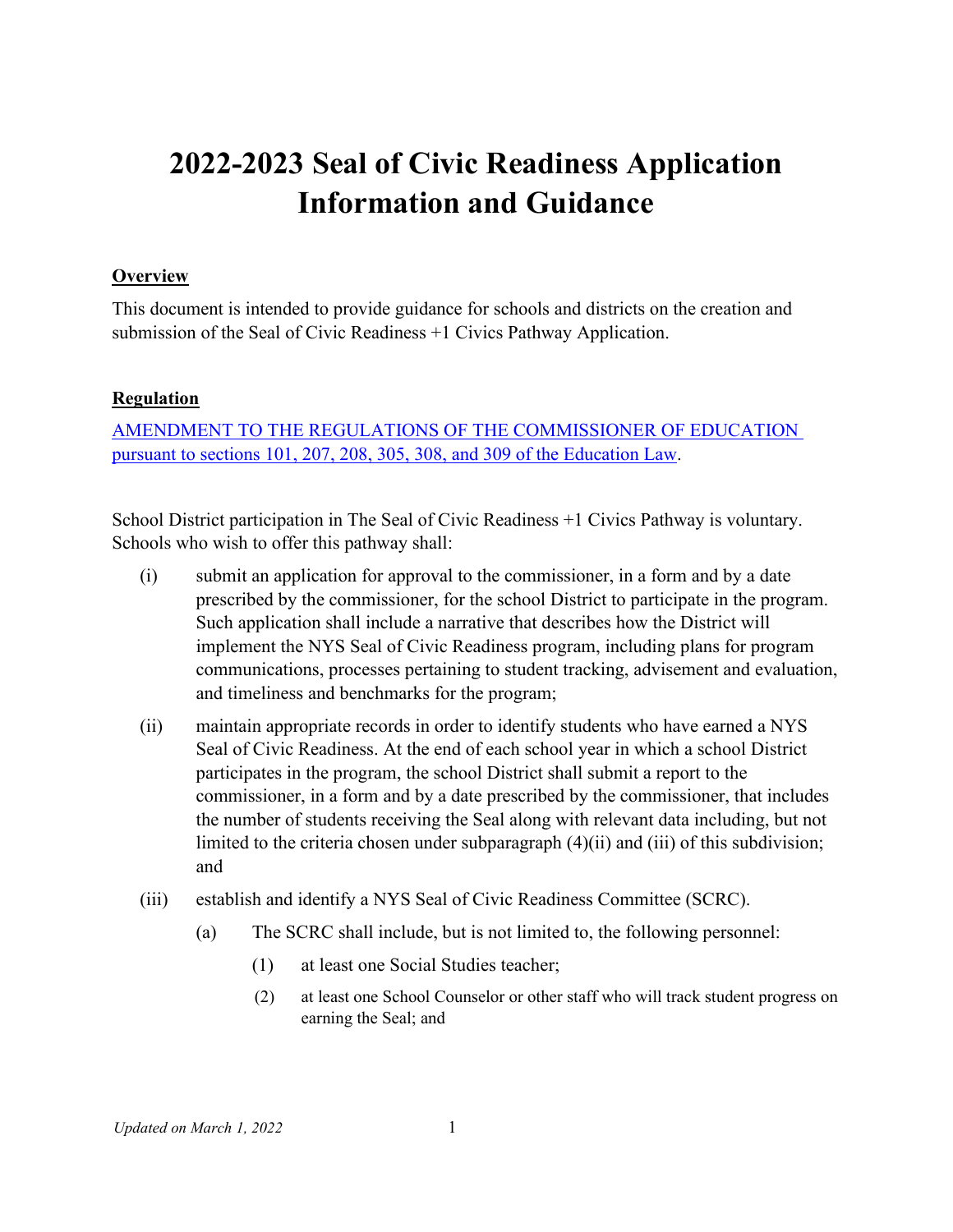- (3) at least one administrator or other staff member who will serve as the main contact with the Department in order to collect data on school offerings and submit copies of student work to the Department if requested.
- (b) The SCRC shall:
	- (1) create a NYS Seal of Civic Readiness plan that includes, but is not limited to, details concerning communications, student advisement, evaluation, and presentation of awards;
	- (2) create a master list of all available courses and extra-curricular activities pertaining to the NYS Seal of Civic Readiness program within their high school including, but not limited to dates for required benchmarks throughout the program year;
	- (3) develop a student tracking process, including an application process to be completed by interested students and reviewed by an advisor;
	- (4) review and approve potential service learning, extracurricular and work-based learning experiences, the Middle School Capstone Project if available, Civic Projects and Civics Capstone Projects in accordance with Commissioner's guidelines; and
	- (5) review and evaluate all coursework, assessments, and civic experiential learning completed by each student to ensure criteria for the seal are met.

The method by which NYSED collects information on The Seal of Civic Readiness +1 Civics Pathway is an application through the [SED Monitoring and Vendor Reporting System.](https://portal.nysed.gov/)

## **NYSED Goals**

The intent of the NYS Seal of Civic Readiness is to encourage the study of civics and civility through experiential learning; certify attainment of civic readiness; provide employers with a method of identifying high school graduates with skills in civics and civility; provide universities with an additional method to recognize applicants seeking admission; prepare students with twenty-first century skills; recognize the value of K-12 Social Studies education in schools as a means to build civic knowledge; empower students as agents of positive social change to redress historical and contemporary oppression and strengthen our diverse democracy. The NYS Seal of Civic Readiness shall be awarded to students who meet the criteria of this subdivision and complete all criteria prescribed by the Commissioner at a New York State high school approved by the commissioner to offer the NYS Seal of Civic Readiness.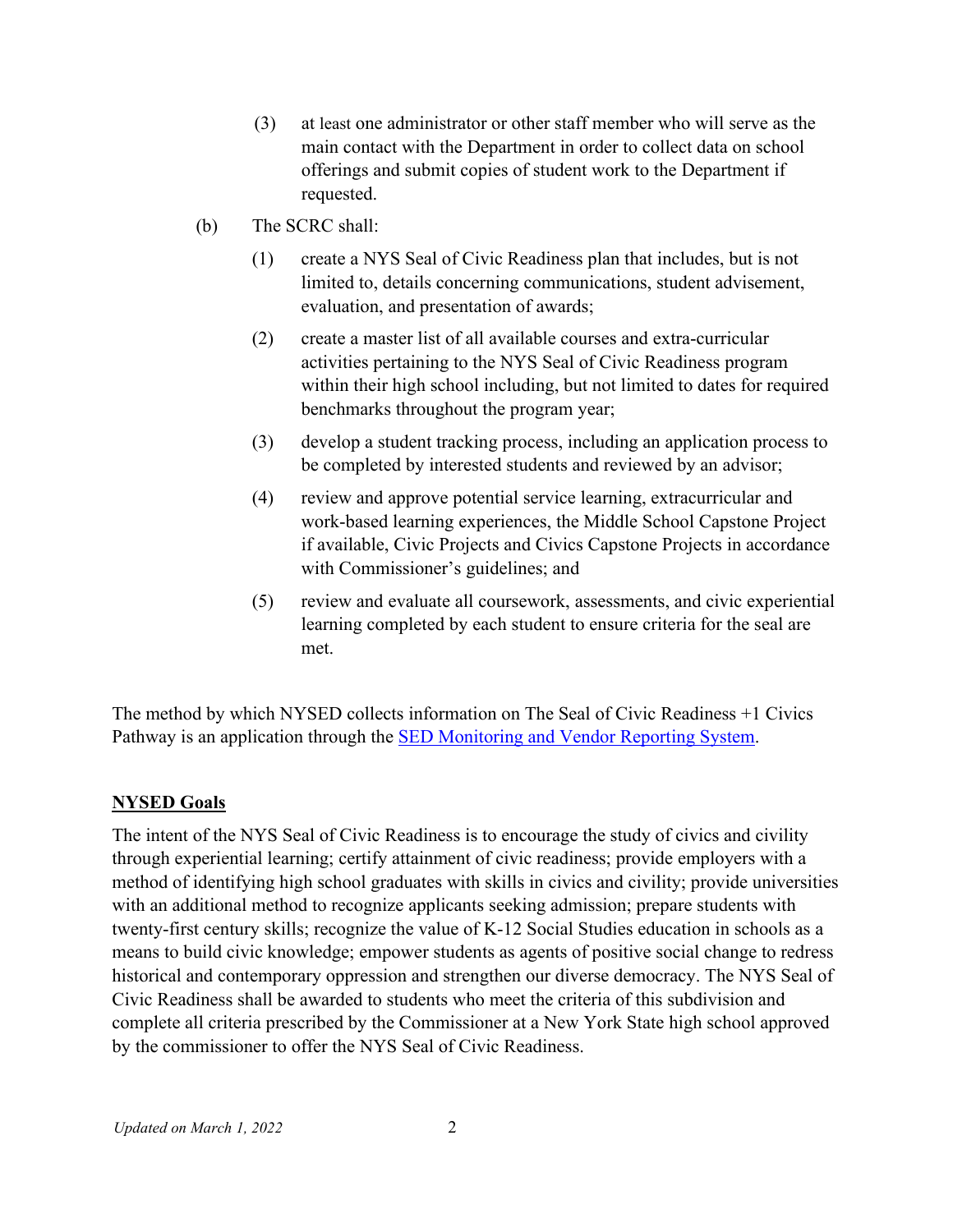#### **Submission Process**

School District superintendents, or their designees, will submit essential information about the Seal of Civic Readiness  $+1$  Civics Pathway through an application issued through the  $\overline{SED}$ [Monitoring and Vendor Reporting System.](https://portal.nysed.gov/abp)

Districts must complete all sections and enter answers directly into the application.

NYSED will review plans and may communicate with the applicants if answers are not complete or thorough. The applicant may be required to communicate with NYSED for clarification or additional information. Once any concerns are addressed and properly corrected plans will be approved.

#### **Access to the Survey**

To access the SED Monitoring and Vendor Performance System:

Go to the [NYSED Business Portal;](https://portal.nysed.gov/abp)

Click on the "Log In" button;

Enter your username and password;

Click on "SED Monitoring and Vendor Performance System" under My Applications;

Select "NYSED Seal of Civic Readiness +1 Civics Pathway Application"

Click on 'view' to begin/continue to input information.

The superintendent will have automatic access to the plan. The superintendent will need to delegate access to the person or persons completing the plan through SEDDAS, the SED Delegated Account System, which manages access to SED web-based applications through the Application Business Portal. Granting these permissions will NOT provide access to any other information in the portal. The superintendent is the only individual that has submit/certify rights and will therefore need to submit the plan when it is ready to be reviewed. For questions regarding the entitlement process, please see the [SEDDAS mini guide f](http://www.nysed.gov/common/nysed/files/programs/edtech/seddas-sedmonitoring-entitlement-mini-guide-ed-tech-survey-2018.pdf)or entitling users to SED Monitoring.

## **Timeline**

This one-year application will enable a District to offer the Seal of Civic Readiness for the 2022-

*Updated on March 1, 2022* 3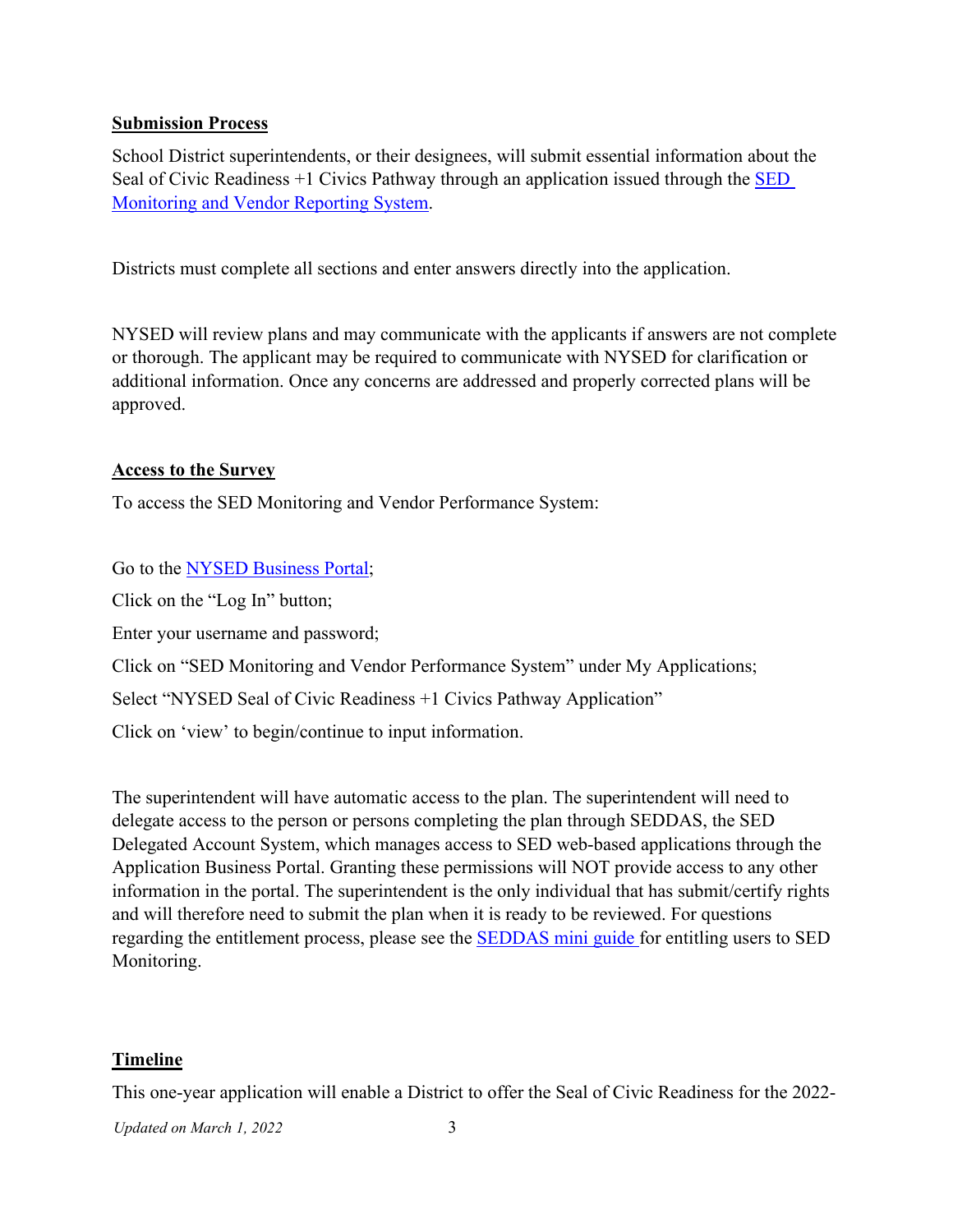2023 school year.

The deadline to submit the plan to NYSED is August 1, 2022.

Applicants will be notified of their application status on a rolling basis beginning March 10, 2022.

#### **Structure of the Guidance**

The following pages outline the specific information that Districts will be required to enter in the SED Monitoring system survey. Guidance is provided in italics below each question. The questions below provide a framework for planning and provide relevant information to support the development of a Seal of Civic Readiness +1 pathway program. Responses should be thorough. A more comprehensive plan is a best practice that will serve Districts well for planning and implementation with stakeholders.

# **Section I – Questions 1-7**

1. Last name/First name

*NYSED will consider this person to be the point of contact for questions about the application*

2. Type of school.

*A drop down menu will appear. Please select one of the following categories: Public, Private, Charter, Other*

- 3. Official job title of applicant completing this form *Write in your official title*
- 4. School District name

*Write in the full title of your LEA/Charter School*

5. Projected number of students who will earn the Seal by June 2023 *Estimated number of students who will be in a position to earn all 6 points on the Seal by June 2023*

*Updated on March 1, 2022* 4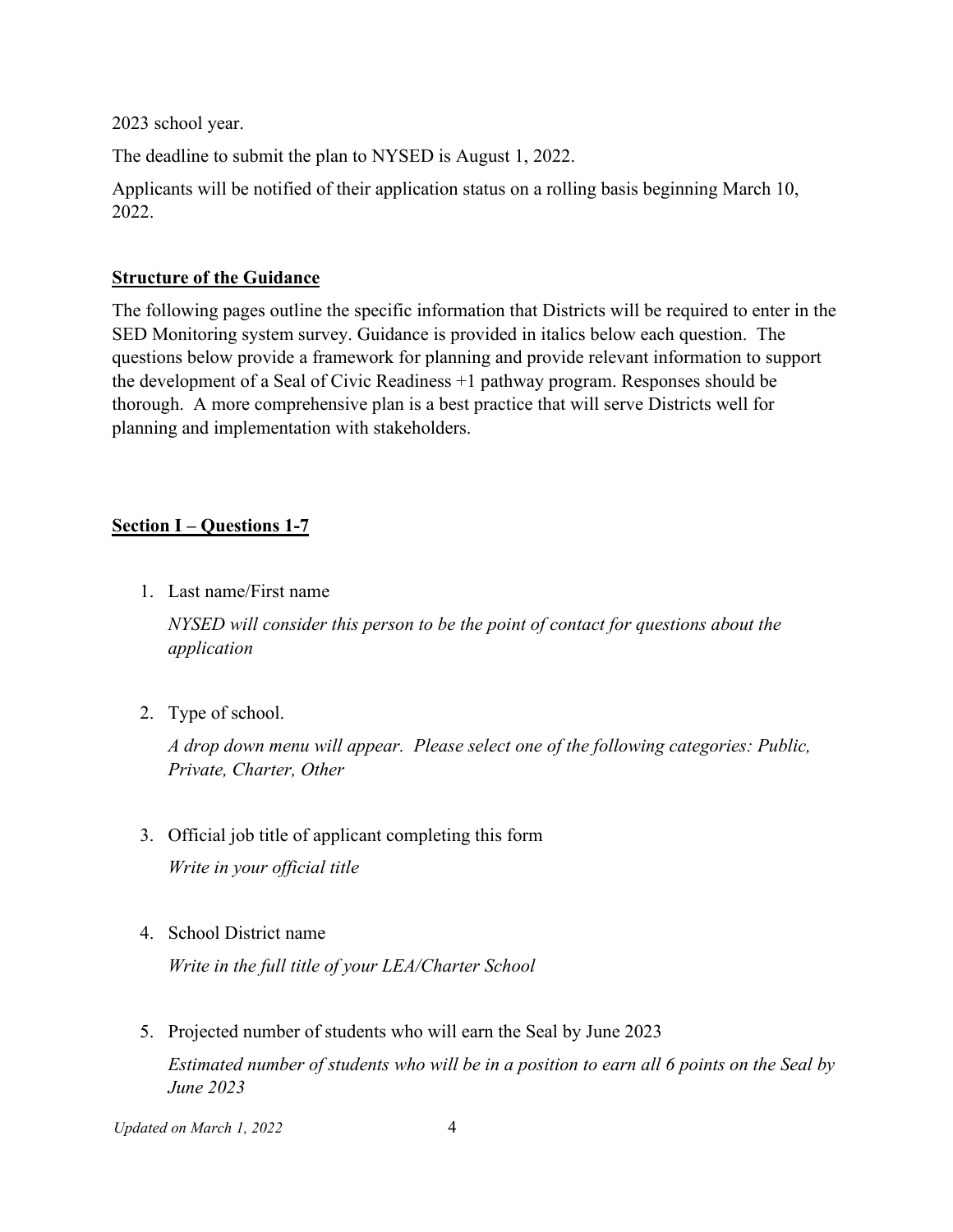6. Is this a public school within the New York City Department of Education? If yes, please do NOT complete this form and instead contact the NYCDOE Civics for All at [civicsforall@schools.nyc.gov.](mailto:civicsforall@schools.nyc.gov)

*NYCDOE will oversee all NYCDOE public schools. If you are a NYCDOE public school interested in offering the Seal of Civic Readiness please contact [civicsforall@schools.nyc.gov](mailto:civicsforall@schools.nyc.gov) to receive the appropriate application.*

# **Section II – Questions 9-12**

7. Provide a detailed description of the goals for the school's program.

*Your narrative may include information about:*

- *Improving participation in experiential learning*
- *Expanding access for all students to acquire and use the knowledge, skills, mindsets, and experiences to attain civic readiness*
- *Promoting a relationship of trust, cultural responsiveness, and respect between schools and families*
- 8. Provide a detailed narrative that describes how the school will implement the Seal of Civic Readiness program, including timeliness and benchmarks for program.

*Your narrative may include information about:*

- *Building the capacity of educators and administrators*
- *Building culturally responsive instruction and learning environments to support high expectations and rigorous instruction including student led civic engagement that empower students as positive agents of social change*
- *Professional development related to the Civic Readiness Initiative*
- *Resource allocations in place to support the Civic Readiness Initiative*
- *Approaches to accommodate diverse learning styles and language proficiencies*
- 9. Provide a detailed description of the school's communication plan that has been developed to aid in the implementation the Seal of Civic Readiness.

*Your narrative may include information about:*

• *Communication plan that targets students, staff, community, and other stakeholder groups*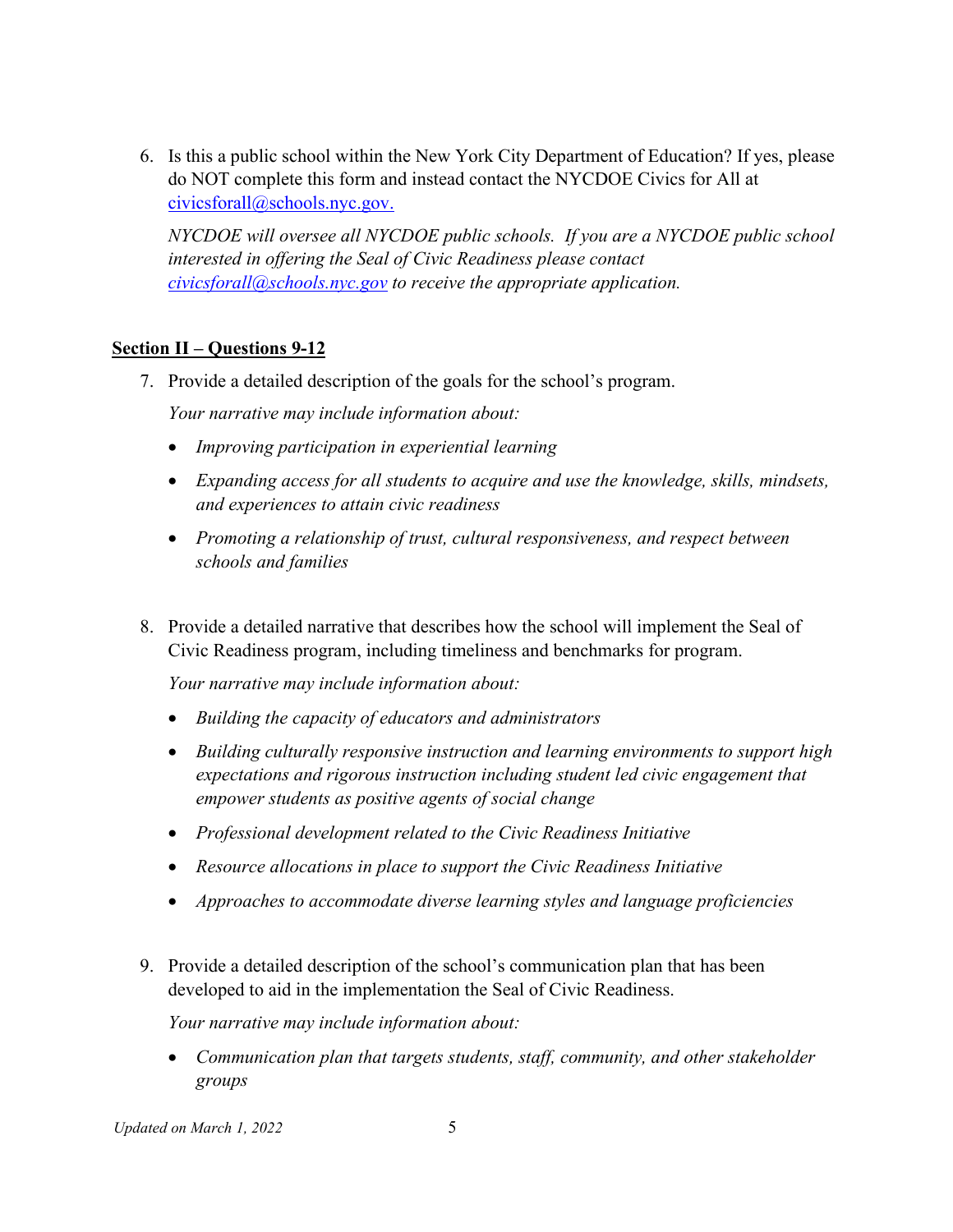- *Goals and objectives for the Civic Readiness Initiative are clearly defined, actionable and serve as the foundation for communication and engagement efforts*
- *A well-maintained social media presence utilizing the #NYSCIVICSSEAL*
- *A plan to build awareness and to strengthen civics education that align with the [Definition of Civic Readiness.](http://www.nysed.gov/curriculum-instruction/civic-readiness-initiative)*
- *A plan to sustain and grow parent and community stakeholder engagement*
- 10. Provide a detailed description of the school's student tracking process that has been developed to aid in the implementation the Seal of Civic Readiness.

*Your narrative may include information about:*

- *Development and maintenance of a school wide data system that will enable all applicable points counted towards the Seal for each student.*
- *The school level Seal of Civic Readiness Committee should determine if retroactive points will be allowable and how that information will be collected if applicable*
- *Determine whether to build or buy a data management system*
- *Clearly articulate system requirements relative to user needs*
- *Evaluate the accessibility and consistency of the student tracking process*
- *Plan and stage the implementation of the data system.*
- 11. Provide a detailed description of the school's advisement and evaluation plans, policies, and procedures that have been developed to aid in the implementation the Seal of Civic Readiness.

*Your narrative may include information about:*

- *Collection of formal and informal feedback to measure success to improve communications and engagement activities*
- *Processes in place to adjust the program based on data analysis*
- *Plan for awarding points is rigorous and consistent*
- *Processes to measure and evaluate District Civic Readiness goals and action steps to attain goals.*
- *A responsive services component on behalf of student with disabilities, English Language Learners, students experiencing homelessness and/or housing insecurity to ensure their ability to earn a Seal of Civic Readiness*